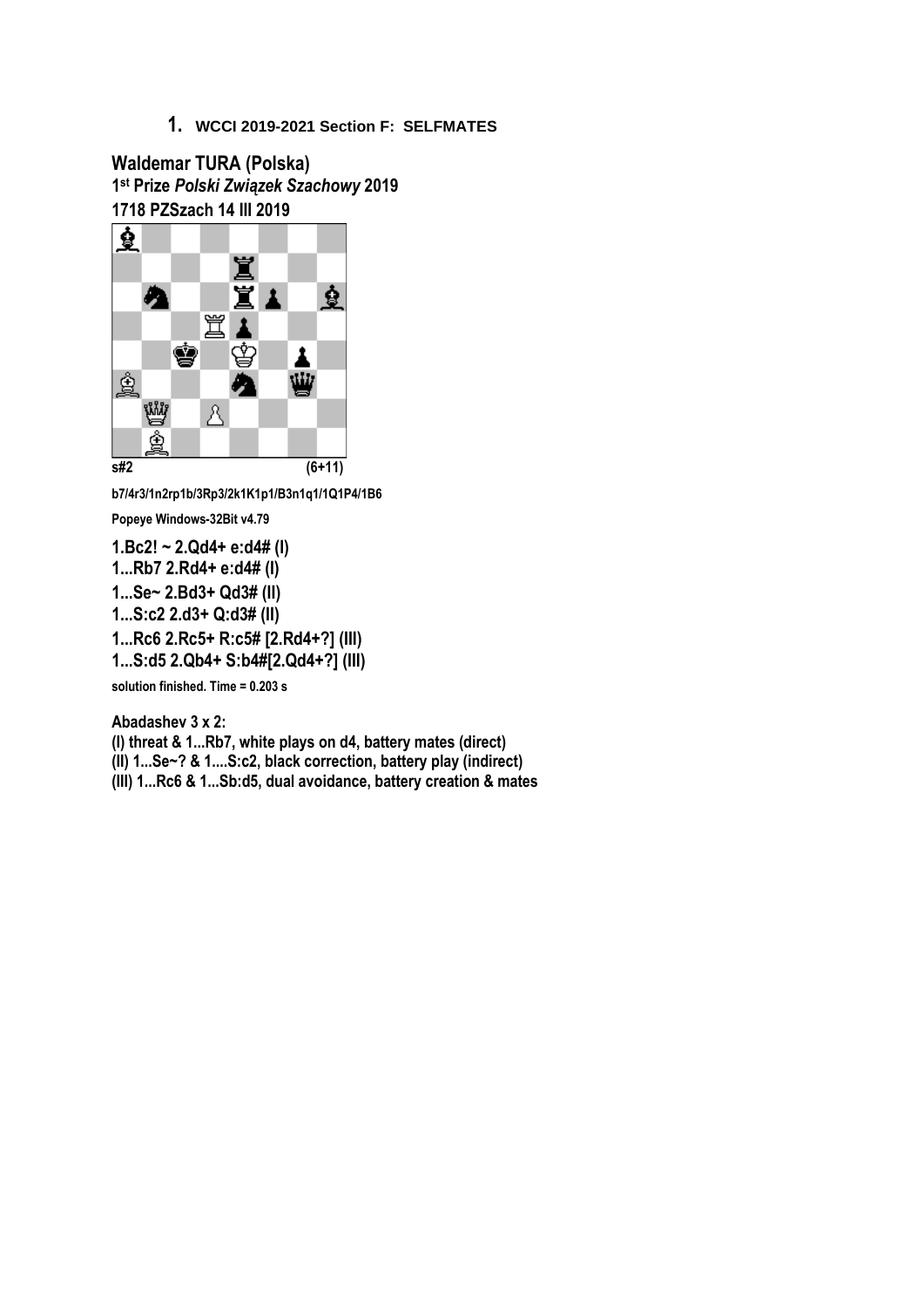**Waldemar TURA (Polska) 2 nd Prize** *SuperProblem* **2020 Quick Composing TT-241**



**2r5/2pp2p1/1P3Q1b/4N3/1R5P/1b2kpP1/prp2p2/qnK2B2**

**Popeye Windows-32Bit v4.79**

**1.Qd6? ~ 2.Qd2+ S:d2# 1...c:d6 2.Re4+ K:e4# 1...Bc4 2.Qd4+ K:d4# 1...Bd5!**

**1.Qc6? ~ 2.Qc3+ S:c3# 1...d:c6 2.Re4+ K:e4# 1...Bc4 2.Qe4+ K:e4# 1...c:b6!**

**1.Sc6! ~ 2.Qc3+ S:c3# [1.S~(S:d7)? c:b6!] 1...g:f6 2.Re4+ K:e4# 1...Bc4 2.Q:f3+ K:f3#**

**solution finished. Time = 0.203 s**

**Chepizhny theme [Czepiżny t.] The black king battery mates in all thematic variants**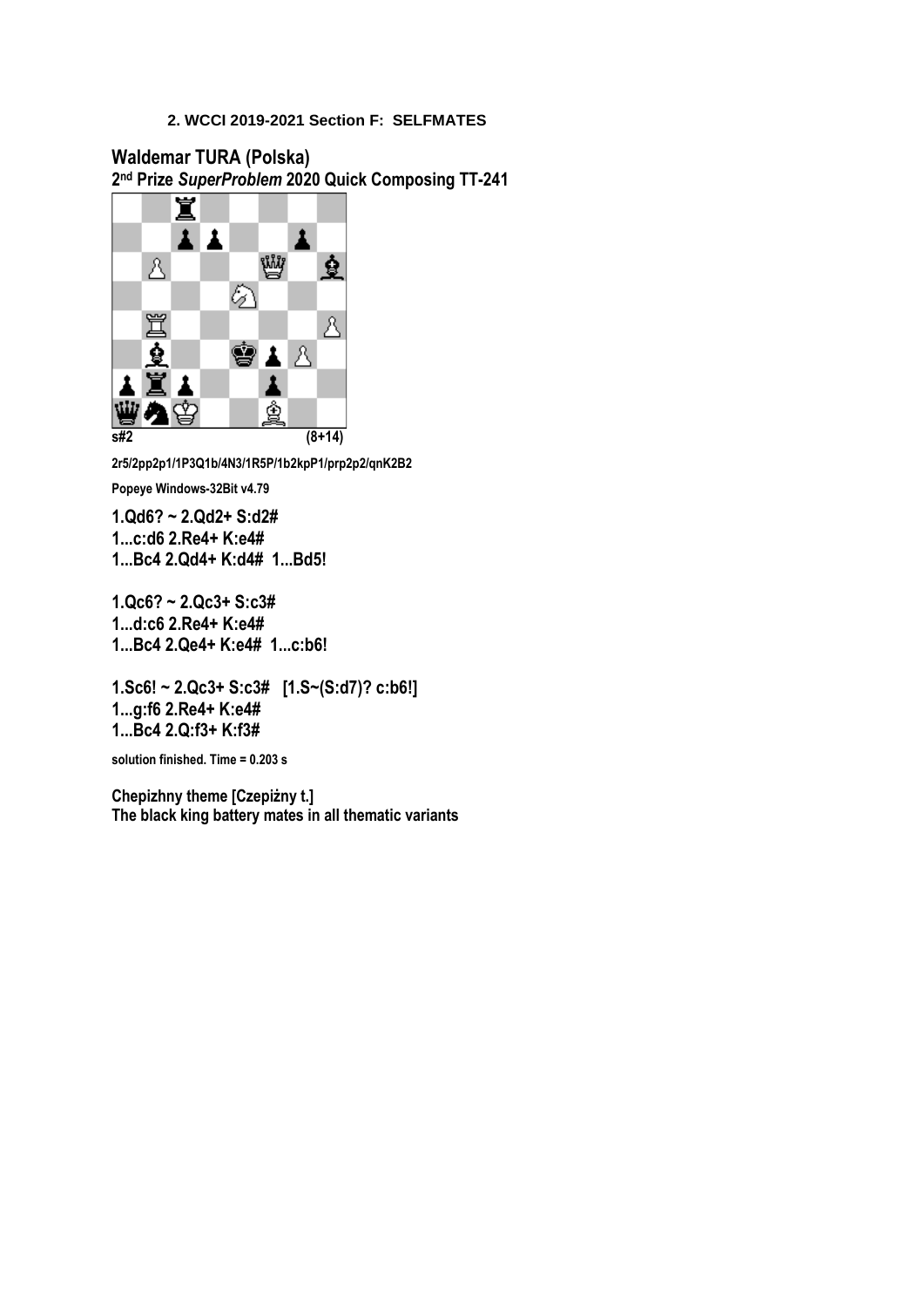

**FEN = 3B1r1b/p4N2/P5Qn/K1kB4/P1p5/8/1P6/3R4**

**Popeye Windows-32Bit v4.79**

**1...Bc3+ 2.b4+ c:b3 ep/ B:b4# 1.B5~[h1-a8]? c3! 1.Q~[5 line]? R:d8! 1.Qg7? R:f7!**

**1.Qf6! ~ 2.b4+ A c:b3 ep. 3.Qc3+ B B:c3# - I 1...c3 2.Q:c3+ B B:c3+ 3.b4+ A B:b4# - I**

**1...S:f7 2.Qe7+ Sd6 3.Bb6+ a:b6# (2.Be7+? Sd6 3.?) - II 1...R:f7 2.Be7+ R:e7 3.Qb6+ a:b6# (2.Qe7? R:e7 3.Bb6+ Kd6!)- II**

**solution finished. Time = 0.768 s**

**Adabashev [2 x 2]:**

**I [threat and 1…c3]: reciprocal exchange of white moves AB-BA, exchange of functions between wPb2 and wQ, white-black Bristol, mates 3…B:c3/B:b4;**

**II [1…S:f7 and 1…R:f7]: exchange of functions between wQ and wBd8, dual avoidance, white Q and B play alternately on squares e7 and b6, mate 3…a:b6.**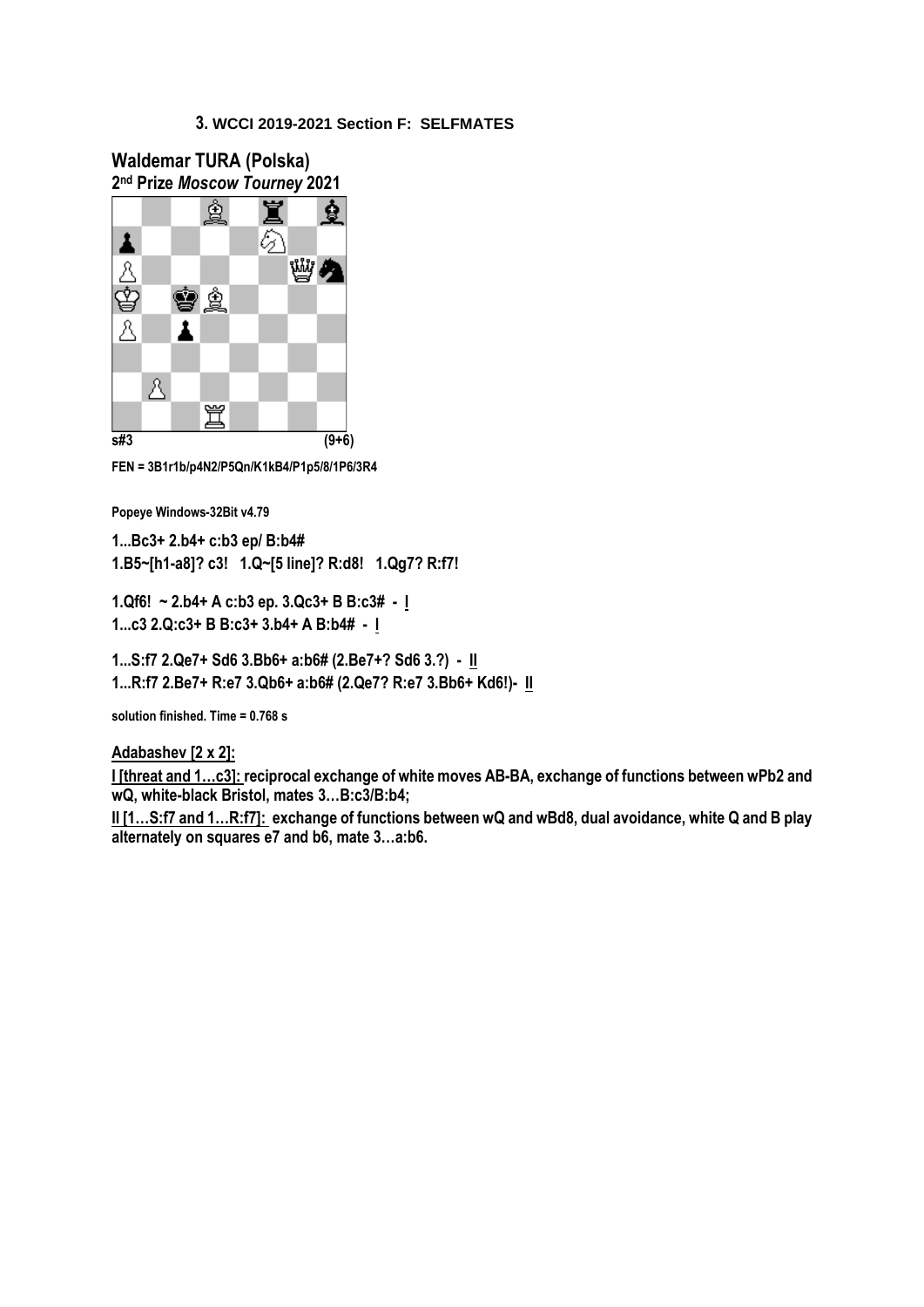**Waldemar TURA (Polska) 6324** *Задачи и этюды* **2020 No. 81**



**n4n2/1PpR1p2/1pK3N1/1r6/b1pBkPPN/1p6/3R4/3Q4 Popeye Windows-32Bit v4.79**

**1.Rf2? ~ 2.Qe1,h1+ Kd3 3.Se5+ R:e5#**

**1...f:g6 2.R:e7+ Se6 3.R:e6+ Re5# 1...S:g6!**

**1.Rg2! ~ 2.Qe1+ Kd3 3.Se5+ R:e5# - I**

**1...S:d7 2.Qf3+ K:d4 3.Sf5+ R:f5# - I**

**1...f:g6 2.Qe2+ K:f4 3.Qe5+ R:e5# (2.Qb1?) - II**

**1...S:g6 2.Qb1+ K:f4 3.Qf5+ R:f5# (2.Qe2?) - II**

**1...f6 2.R:e7+ Se6 3.R:e6+ Re5#**

**solution finished. Time = 2.735**

**Adabashev (ANI after Petkov) [2 x 2].**

**I [threat and 1...S:d7]: white Q giving the field for black K, white Knights force the mat on e5 and f5; II [1..f:g6 and 1..Sg6]: black Pawn and Knight giving the field f4 on black King with dual avoidance, white Qeen force the mat on e5 and f5.**

**Additionally change after 1…f:g6**

**A precise play of white Qeen in the 2nd moves**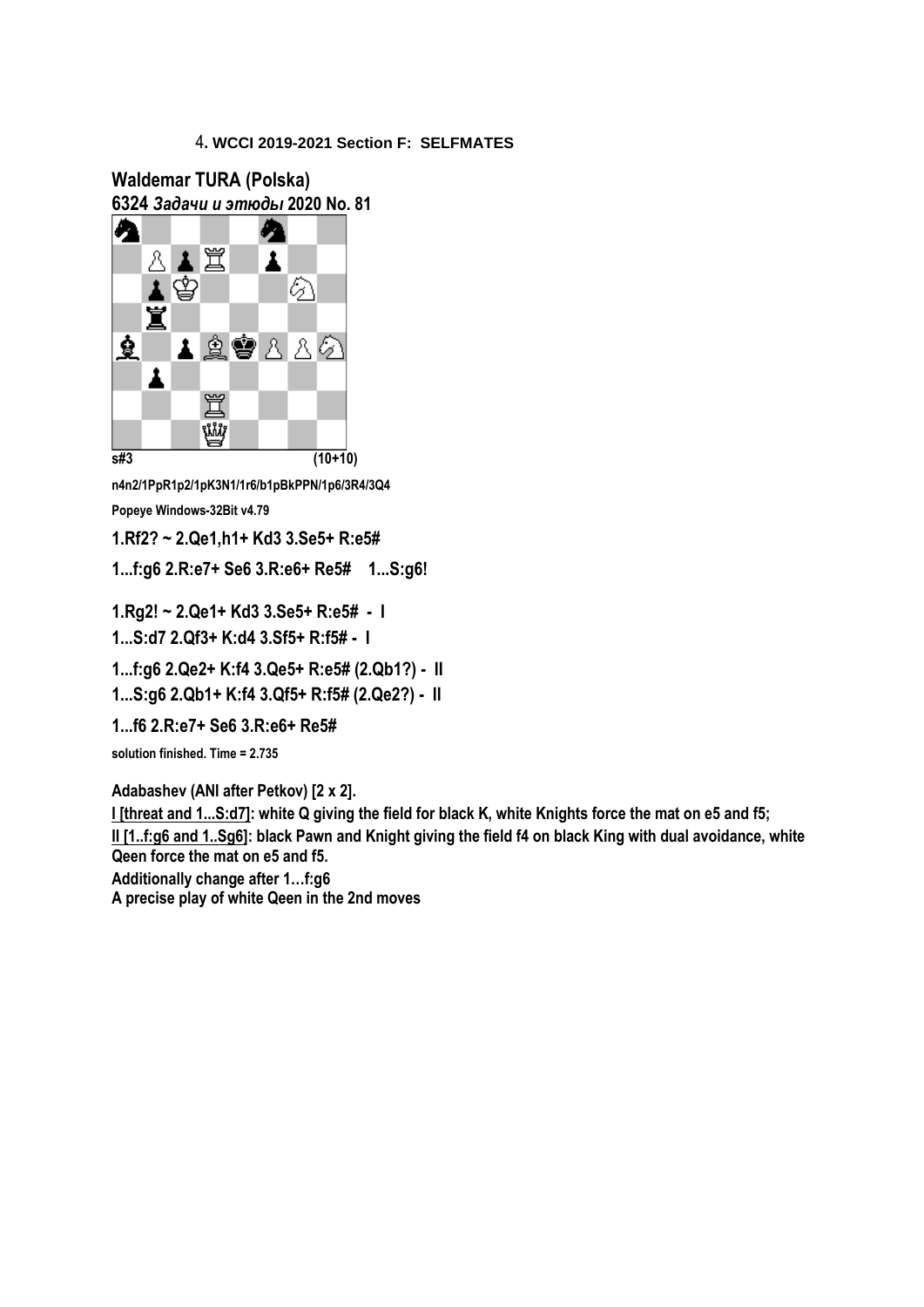



**B7/5Q2/7p/p1Rn3P/r1q1kpKp/3NpR1P/2PnN3/4b3**

**Popeye Windows-32Bit v4.85**

**1.Rc~[Rc8]? Qb4!**

| $1 \text{Rc}$ 7! ~ 2.B:d5+ Q:d5 3.Qf5+ Q:f5#                                                                                                      | *l     |   |
|---------------------------------------------------------------------------------------------------------------------------------------------------|--------|---|
| 1 Qc3.: c7 2. Qe6+ Qe5 3. Qf5+ Q: f5#<br>1 Qb4 2.Re7+ Q:e7 3.Qe6+ Q:e6#<br>1 Q:d3 2.R:f4+ Ke5 3.Qf6+ S:f6#<br>1 Q:c2 2. Q:f4+ K:d3 3. R:e3+ S:e3# | ı<br>Ш |   |
|                                                                                                                                                   |        | Ш |

**solution finished. Time = 2.665 s**

**Two line of play - ANI (2\*+2)**

**I: after 1…Qc2,:e7 and 1...Qb4 [\*threat] with play wQ&bQ and mates on diagonal e6-f6;**

**II: after 1...Q:d3 and 1…Q:c2 – unpin of Sd5 and pin wQ and wRf3, exchange of function Qf7/Rf3; mates by Sd5.**

**White correction**